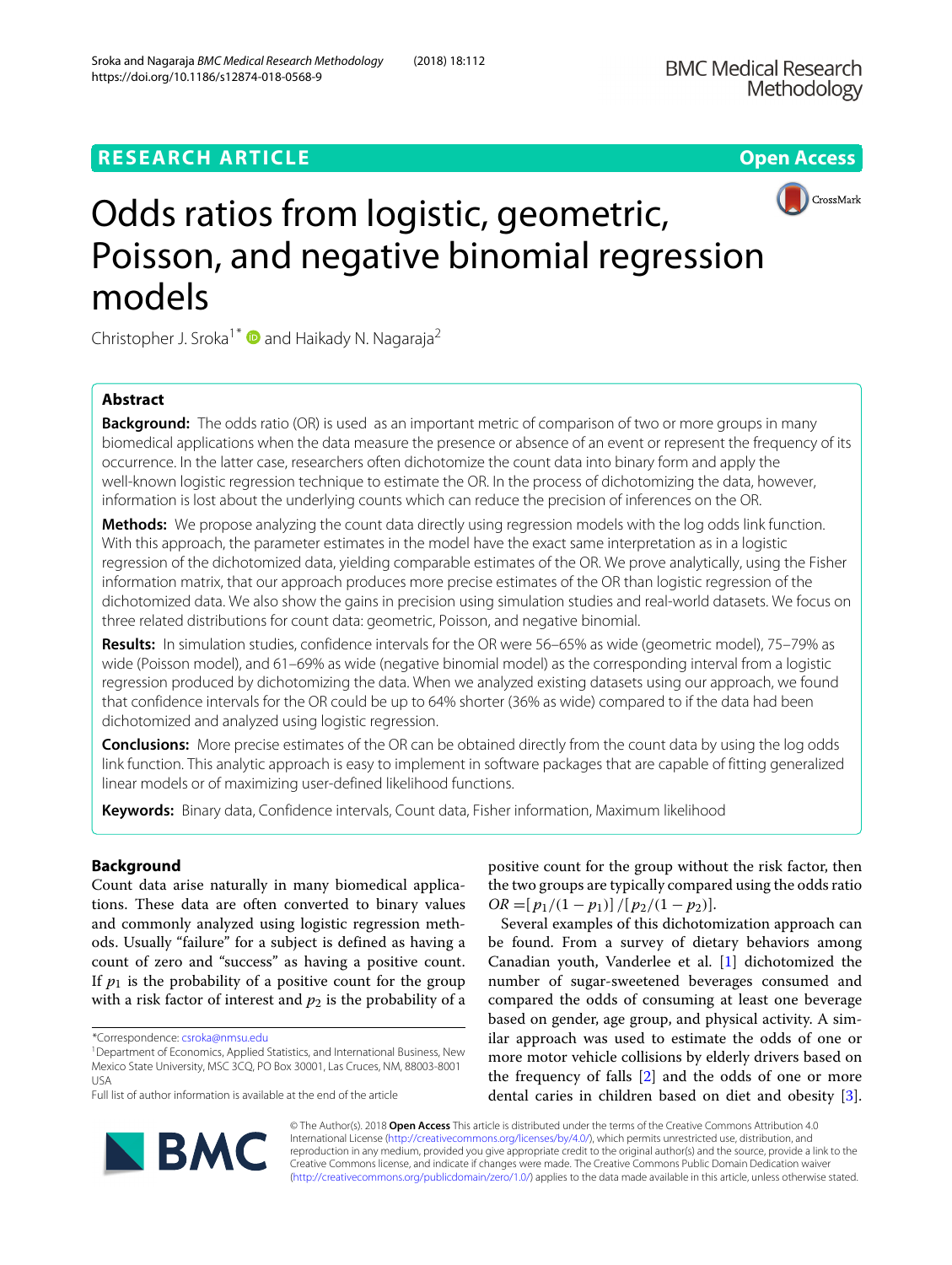In some applications, the cutpoint of interest for the OR is not always at one. Van Strien et al. [\[4\]](#page-9-3) defined frequent falls to be more than two in the past year, and dichotimized the count data around this value to calculate the odds of frequent falls associated with taking psychotropic medications. Duggal et al. [\[5\]](#page-9-4) fit two separate models to examine the number of outpatient visits to Veterans Administration (VA) facilities. A logistic regression model was applied to the binary data of use or non-use of the VA facilities and a separate negative binomial (NB) model (with support of positive integers) was used for the count data of the frequency of visits among those who had at least one visit.

The loss of information from dichotomizing a continuous variable prior to analysis has been studied extensively. Suissa and Blais [\[6\]](#page-10-0) examined dichotomizing continuous variables above and below thresholds of clinical interest (e.g., patients with cholesterol higher or lower than 240 mg/dl). They developed an approach for modeling the probability of being above the clinical threshold using a generalized linear model (GLM) framework and demonstrated the gains in information using this approach instead of a logistic regression with dichotomized values. Moser and Coombs [\[7\]](#page-10-1) developed a method to estimate the OR directly from a continuous regression model by assuming that the errors follow a logistic distribution. Suissa [\[8\]](#page-10-2) and Peacock et al. [\[9\]](#page-10-3) applied the delta method to obtain an estimator and standard error for the OR (as well as other metrics of risk) using the sample mean and standard deviation from a normal distribution.

Research on the loss of information from dichotomizing count data is limited. Recently, Preisser et al. [\[10\]](#page-10-4) examined the information loss in logistic regression when compared to a special two-part hurdle model with truncated Poisson or NB distribution for the observed count data. These models have separate parameters for altering the probability of zero counts and the mean of the truncated distribution used for positive counts. It is assumed the two parts of the model are related, with their link functions having common regression parameters involving covariates. The critical assumption is given in condition (6) of their paper. It assumes that the logit link function for the zero count and the log mean link function for the truncated count distribution are linearly related. The crucial difference between their hurdle model and the corresponding ordinary Poisson or NB count models is that their condition (6) is incompatible for these distributions. However it is compatible for the geometric model, in which case the link functions are identical.

#### **Methods**

We propose analyzing the non-dichotomized data using count regression models with the log odds link function

and demonstrate this method with the geometric, Poisson, and NB distributions. These three distributions are related to each other and can be used to model a wide range of overdispersion in the count data. We compare inference for the OR using our method to the logistic regression approach that dichotomizes the count data. Our focus is on analyses that compare the odds of a positive count between two groups (cutpoint at zero). The use of the log odds link function results in model parameters being compatible with the usual logistic regression model and enables us to directly compare the resulting covariate dependent OR estimates. In addition, the log odds link function is a function of the mean for all of these models and has the real line as the range space. Typically, count regression models use the so-called canonical link function, which differs for the three distributions examined here. As noted by McCullagh and Nelder ([\[11\]](#page-10-5), p. 32), while the canonical link function has many desirable properties due to its special role in the exponential family of distributions, these properties do not justify its use when the application at hand suggests that a different link function is more appropriate. Here, the desire by researchers to report results in terms of the OR rather than other statistics implied by the canonical link (e.g., relative means) supports the use of alternative link functions. Cook ([\[12\]](#page-10-6), p. 2091) lists some guiding principles on the choice of a link function.

#### **Fisher information in dichotomized count variables**

Let *Y* be a random variable (r.v.) from a counting process with  $p = Pr(Y > 0)$ ,  $0 < p < 1$ , and support  $\{0, 1, ...\}$ . Define the binary r.v. *Z* to equal 0 if  $Y = 0$  and 1 if  $Y > 0$ 0. The r.v. *Z* follows the Bernoulli distribution with mean  $\mu = p$  and variance  $v(\mu) = p(1 - p) = \mu(1 - \mu)$ . Let  $\theta$ denote the odds of a positive count; that is,

<span id="page-1-0"></span>
$$
\theta = \frac{\Pr(Y > 0)}{\Pr(Y = 0)} = \frac{\Pr(Z = 1)}{\Pr(Z = 0)} = \frac{p}{1 - p}.\tag{1}
$$

<span id="page-1-1"></span>Then the FI about  $\theta$  in *Z* is

$$
FI(Z; \theta) = \frac{1}{\theta (1+\theta)^2}.
$$
 (2)

We note that *Z* is not a sufficient statistic for the data generated by *Y*, and we expect  $FI(Z; \theta)$  to be strictly less than the corresponding  $FI(Y; \theta)$ . We demonstrate this and quantify the magnitude of information loss for the three count models considered.

Logistic regression is often used to estimate the log odds from a vector of *n* independent Bernoulli r.v.'s  $Z =$  $(Z_1, \ldots, Z_n)$  conditional on a set of covariates. The means of these Bernoulli r.v.'s are related to the covariates through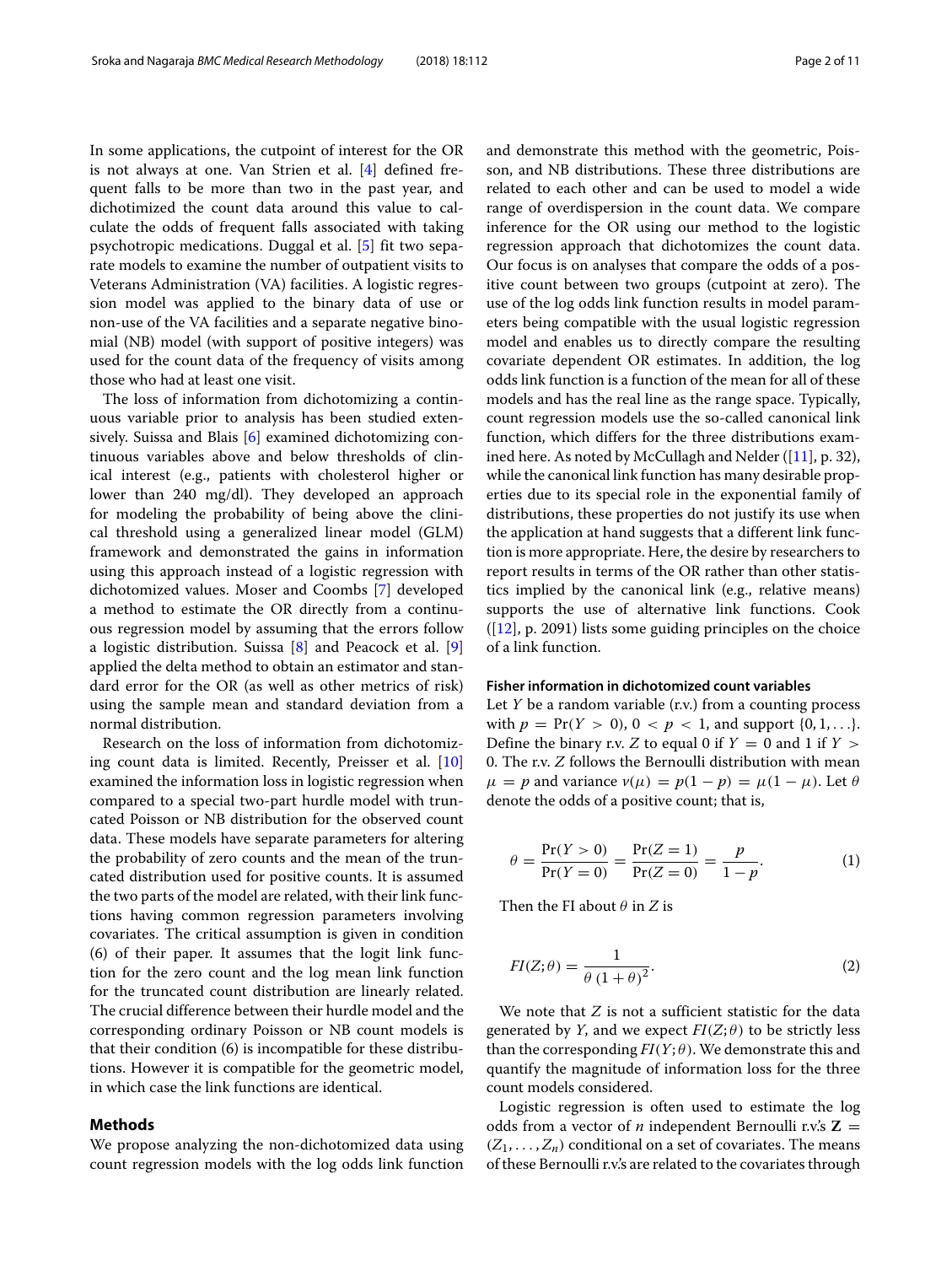<span id="page-2-1"></span>
$$
\log [\theta(\mathbf{x}_i)] = \log \left[\frac{p(\mathbf{x}_i)}{1 - p(\mathbf{x}_i)}\right] = \mathbf{x}'_i \beta \quad i = 1, 2, \dots, n,
$$
\n(3)

where  $\mathbf{x}'_i = (x_{i0} \equiv 1, x_{i1}, \dots, x_{ik})$  is the  $1 \times (k+1)$  vector corresponding to the *k* covariates associated with a single subject *i* and  $\beta = (\beta_0, \beta_1, \dots, \beta_k)'$  is the  $(k+1) \times 1$  vector of associated coefficients.

The FI in **Z** about an arbitrary  $\beta_i$  in the regression model is

$$
FI(\mathbf{Z}; \beta_j) = \sum_{i=1}^n FI(Z_i; \theta) \left(\frac{\partial \theta}{\partial \beta_j}\right)^2
$$
  
= 
$$
\sum_{i=1}^n p(\mathbf{x}_i) [1 - p(\mathbf{x}_i)] x_{ij}^2.
$$
 (4)

Using general results on GLMs [\[11\]](#page-10-5), the  $(j, m)^{\text{th}}$  element of the FI matrix for  $\beta$  is given by

$$
-E\left[\frac{\partial^2 \ell(\beta)}{\partial \beta_j \partial \beta_m}\right] = \sum_{i=1}^n w(\mathbf{x}_i) x_{ij} x_{im}, \quad j, m = 1, \dots, k,
$$
\n(5)

where  $\ell$  is the log likelihood function and the weights are

$$
w(\mathbf{x}_i) = \frac{1}{\nu(\mu(\mathbf{x}_i)) \left[ h'(\mu(\mathbf{x}_i)) \right]^2}, \quad 1 \le i \le n. \tag{6}
$$

For the logistic regression model,  $v(\mu) = \mu(1 - \mu)$  $1/h'(\mu)$  and consequently  $w(\mathbf{x}) = p(\mathbf{x})[1 - p(\mathbf{x})].$ 

In subsequent sections, we use the following result to compare the asymptotic variance of estimators of  $\beta$  by comparing the values of the weights  $w(\mathbf{x}_i)$  in the FI matrix.

**Result 1.** Let  $I_C$  be the FI matrix for  $\beta$  based on the count data **Y** with  $w(\mathbf{x}_i) = w_C(i)$ . Let  $\mathbf{I}_B$  be the FI matrix for β based on the dichotomized count data **Z** with  $w(\mathbf{x}_i)$  =  $w_B(i)$ . If  $w^*(i) = w_C(i) - w_B(i) > 0$  for all  $i = 1, ..., n$ , then the asymptotic variance of the estimator of  $\beta$  is strictly less under the count model than under the logistic model.

To prove this result, define  $X'_{(k+1)\times n} = (x_1, \dots, x_n)$ , a matrix associated with the covariates, and  $W^*_{n \times n}$  =  $diag{w^*(1), \ldots, w^*(n)}$ , a diagonal matrix with positive diagonal elements. Then it follows that  $I^* = X'W^*X$  is positive definite. Being FI matrices, **I***<sup>C</sup>* and **I***<sup>B</sup>* are already positive definite. Problem 9 in Rao  $(13)$ , p. 56) states that if  $M_2$  is a positive definite matrix and  $(M_1 - M_2)$  is nonnegative definite, then  $M_2^{-1} - M_1^{-1}$  is also non-negative definite. By taking  $M_1 = I_C$  and  $M_2 = I_B$ , it means the

diagonal entries of the difference matrix  $I_B^{-1} - I_C^{-1}$  are all positive. Thus we have proved the result.

#### **The geometric regression model**

<span id="page-2-2"></span>When the count variable *Y* has a geometric distribution with  $Pr(Y = 0) = 1 - p$ , its probability mass function  $(pmf)$  is given by

$$
Pr(Y = y) = p^{y}(1 - p), \quad y = 0, 1, 2, .... \tag{7}
$$

<span id="page-2-0"></span>The mean  $\mu$  and variance functions for this geometric pmf are:

$$
\mu = \frac{p}{1 - p}, \qquad \nu(\mu) = \frac{p}{(1 - p)^2} = \mu(1 + \mu). \tag{8}
$$

<span id="page-2-4"></span>The mean  $\mu$  in [\(8\)](#page-2-0) is nothing but the odds of a positive count (see [\(1\)](#page-1-0)). Letting  $\theta_G$  denote the odds from the geometric distribution and using [\(2\)](#page-1-1), it can be easily shown that

<span id="page-2-5"></span>
$$
FI(Y; \theta_G) = \frac{1}{\theta_G(1 + \theta_G)} = (1 + \theta_G)FI(Z; \theta_G).
$$
 (9)

As *Y* is non-degenerate,  $(1 + \theta_G) > 1$  and there is more information in the count r.v. than in the dichotomized r.v. *Z*. Thus, the asymptotic relative efficiency (ARE) of the MLE of θ*<sup>G</sup>* based on a random sample of size *n* from the geometric distribution when compared to the dichotomized data is  $(1+\theta_G)$ . (See [\[14\]](#page-10-8), for a definition of the ARE).

Now consider *n* independent r.v.'s  $Y = (Y_1, \ldots, Y_n)$ from the geometric distribution and the corresponding dichotomized variables  $\mathbf{Z} = (Z_1, \ldots, Z_n)$ . The log link function  $h(\mu) = \log(\mu)$  is commonly used in count models [\[15\]](#page-10-9). In the case of the geometric distribution, this link function is identical to  $\log[p/(1-p)]$ , the same link function commonly used for models of the dichotomized data, and the covariates affect the parameters through the exact same relationship as in  $(3)$ . Note that by choosing  $h(\mu) = \log(\mu)$  for the geometric model, we are using a different link than the canonical link function  $log(p)$  implied by [\(7\)](#page-2-2). Furthermore, for the geometric model

<span id="page-2-3"></span>
$$
FI(\mathbf{Y}; \beta_j) = \sum_{i=1}^n \frac{\theta(\mathbf{x}_i)}{[1 + \theta(\mathbf{x}_i)]} x_{ij}^2 = \sum_{i=1}^n p(\mathbf{x}_i) x_{ij}^2.
$$
 (10)

Let  $I_C$  represent the FI matrix for  $\beta$  under the geometric regression model with weights  $w_C(i) = p(\mathbf{x}_i)$ . Then  $w_C(i) - w_B(i) = p(\mathbf{x}_i)^2 > 0$ , and, by Result 1, the asymptotic variance of the geometric regression estimator of  $\beta$ is strictly less than the asymptotic variance of the logistic regression estimator. From  $(10)$  and  $(4)$ , it also follows that  $\sum_i \big[p(\mathbf{x}_i) x_{ij}\big]^2$  represents the amount of information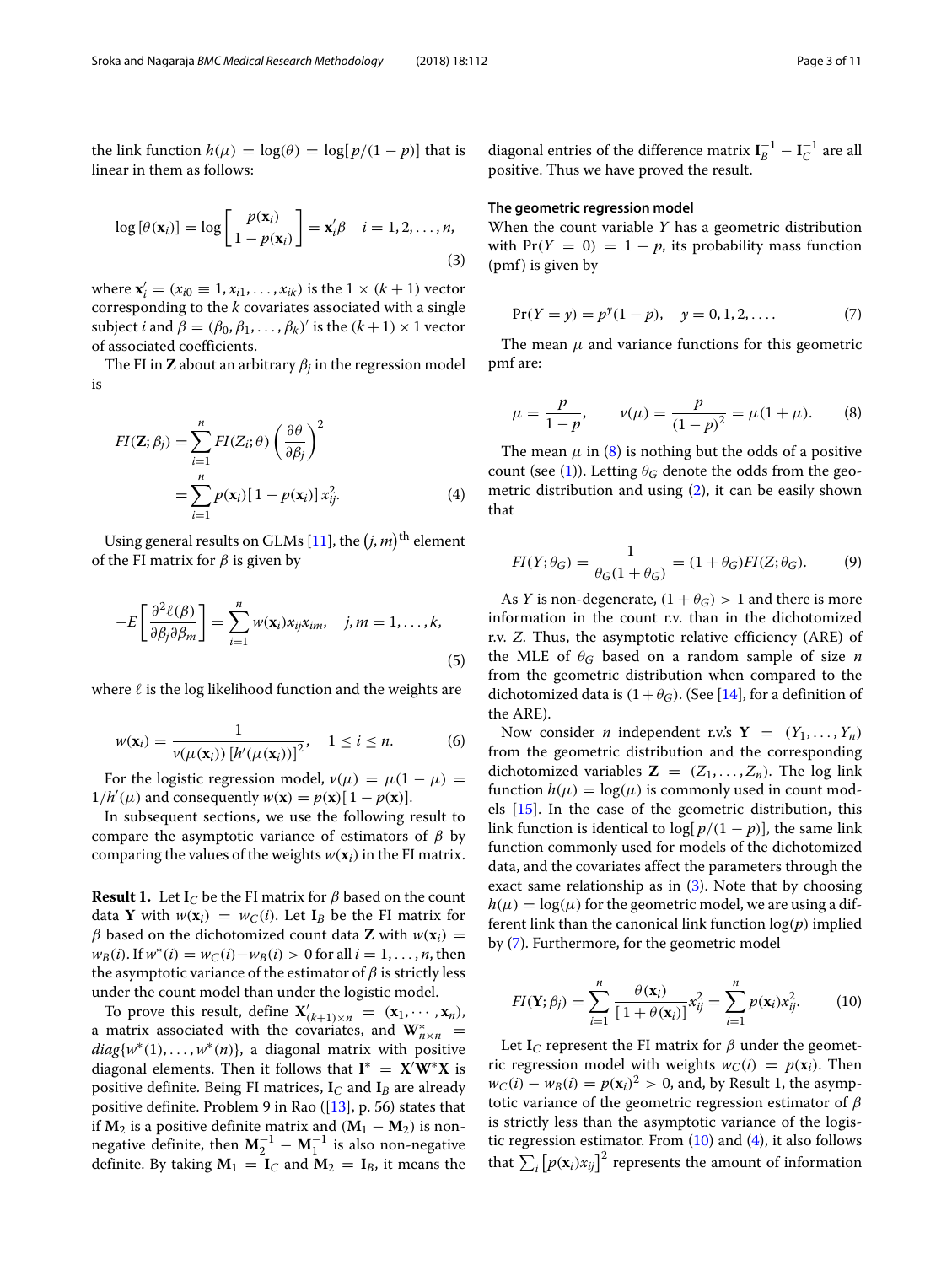about  $\beta_i$  that is lost when the geometric count data **Y** are transformed into binary data **Z**.

#### **The Poisson model with log odds link**

We now assume that the count r.v. *Y* follows the Poisson distribution with mean (and variance)  $\mu$ :

$$
Pr(Y = y) = \frac{e^{-\mu}\mu^{y}}{y!}, \quad y = 0, 1, 2, ....
$$
 (11)

The odds of a positive count based on the Poisson distribution, θ*P*, is

$$
\theta_P = \frac{\Pr(Y > 0)}{\Pr(Y = 0)} = e^{\mu} - 1. \tag{12}
$$

Hence the FI in *Y* and the FI in *Z* given in [\(2\)](#page-1-1) are related as

$$
FI(Y; \theta_P) = \frac{1}{(1 + \theta_P)^2 \log(1 + \theta_P)}
$$

$$
= \left(\frac{e^{\mu} - 1}{\mu}\right) FI(Z; \theta_P).
$$
(13)

The last expression in [\(13\)](#page-3-0) shows that the proportional increment in the FI in *Y*, given by  $\sum_{i=1}^{\infty} \mu^{i-1}/i!$ , is substantial and increases with  $\mu$ .

With the log odds link function, the *n* independent Poisson r.v.'s  $Y = (Y_1, \ldots, Y_n)$  yield [\(3\)](#page-2-1) with  $\log[\theta_P(x_i)] =$ log{ $\exp[\mu(\mathbf{x}_i)] - 1$ }. Furthermore, the FI in the Poisson r.v.'s **Y** about  $\beta_i$  is given by

$$
FI(\mathbf{Y}; \beta_j) = \sum_{i=1}^n \frac{\left[\theta_P(\mathbf{x}_i)x_{ij}\right]^2}{\left[1 + \theta_P(\mathbf{x}_i)\right]^2 \log\left[1 + \theta_P(\mathbf{x}_i)\right]}
$$

$$
= \sum_{i=1}^n \left\{\frac{-\left[p(\mathbf{x}_i)\right]^2}{\log\left[1 - p(\mathbf{x}_i)\right]}\right\} x_{ij}^2
$$

$$
= \sum_{i=1}^n w_C(i)x_{ij}^2, \tag{14}
$$

<span id="page-3-1"></span>where  $w_C(i)$  is the weight in the FI matrix for the count data. The difference in weights between the count data and the dichotomized data,  $w_C(i) - w_B(i)$  is

$$
p(\mathbf{x}_i) \left\{ \frac{p(\mathbf{x}_i)}{-\log[1-p(\mathbf{x}_i)]} - [1-p(\mathbf{x}_i)] \right\}.
$$
 (15)

It is easily shown that for  $0 < p(\mathbf{x}_i) < 1$ , the quantity within the braces above in  $(15)$  is always strictly positive and equals 0 only when  $p(\mathbf{x}_i) = 0$ , but  $FI(Y; \beta_1)$  is undefined at this value. Hence, from Result 1, it follows that the Poisson model with the log odds link function produces more efficient MLEs than the logistic model.

#### **The negative binomial (NB) model**

The Poisson model assumes that the variance equals the mean, the geometric allows for overdispersion of the form  $\mu(1 + \mu)$ , and the NB model provides flexibility to model overdispersion with an additional parameter. When *Y* follows the NB distribution with mean parameter  $\mu$  and dispersion parameter  $\delta$ ,

$$
\Pr(Y = y) = \frac{\Gamma(y + \delta)}{\Gamma(y + 1)\Gamma(\delta)} \left(\frac{\delta}{\delta + \mu}\right)^{\delta} \left(\frac{\mu}{\delta + \mu}\right)^{y}
$$
(16)

for  $y = 0, 1, 2, \ldots$  The variance as a function of  $\mu$  is  $\nu(\mu) = \mu(1 + \mu \delta^{-1})$ . The NB distribution yields the geometric distribution when  $\delta = 1$ , and the Poisson model is obtained when  $\delta \to \infty$ . When *Y* has NB distribution,  $Pr(Y > 0) = 1 - [\delta/(\delta + \mu)]^{\delta}$ , and the corresponding odds  $\theta$  is given by

<span id="page-3-3"></span>
$$
\theta = \frac{\Pr(Y > 0)}{\Pr(Y = 0)} = \left(1 + \frac{\mu}{\delta}\right)^{\delta} - 1,\tag{17}
$$

<span id="page-3-0"></span>and the mean as a function of  $\theta$  is  $\mu = \delta [(1 + \theta)^{1/\delta} - 1]$ .

The second derivative of the log likelihood for a single observation  $\gamma$  with respect to  $\theta$  is

$$
\frac{\partial^2 \ell}{\partial \theta^2} = -(1+\theta)^{-2} \left[ \frac{y}{\mu} - 1 + \frac{y}{\mu^2} (1+\theta)^{1/\delta} \right] \tag{18}
$$

and hence the FI in the count random variable,  $FI(Y; \theta)$ , is

<span id="page-3-2"></span>
$$
\frac{(1+\theta)^{1/\delta}}{\mu(1+\theta)^2} = \frac{1}{\mu} \left[ \left( 1 + \frac{\mu}{\delta} \right)^{\delta+1} - \left( 1 + \frac{\mu}{\delta} \right) \right] FI(Z;\theta). \tag{19}
$$

It is easy to show that when  $\delta = 1$ ,  $FI(Y; \theta) = FI(Y; \theta)$ (given in [\(9\)](#page-2-5)) and as  $\delta \to \infty$ ,  $FI(Y;\theta) = FI(Y;\theta_P)$  (given in [\(13\)](#page-3-0)).

We now show that there is more information about  $\theta$  in *Y* than in *Z*. From [\(19\)](#page-3-2), it follows that, with  $t = \mu/\delta > 0$ , the ratio of the two FIs can be expressed as

$$
\frac{(1+t)^{\delta+1} - (1+t)}{t\delta}
$$
\n
$$
= \frac{1 + (\delta+1)t + (\delta+1)\delta (1+t_0)^{\delta-1} \frac{t^2}{2!} - (1+t)}{t\delta}
$$
\n
$$
= 1 + \frac{t}{2}(\delta+1)(1+t_0)^{\delta-1},
$$
\n(20)

upon using Taylor series expansion around 0. Here,  $t_0 \in$  $(0, t)$  is positive and the second term in the last expression above represents the increase in the relative FI due to the NB fit.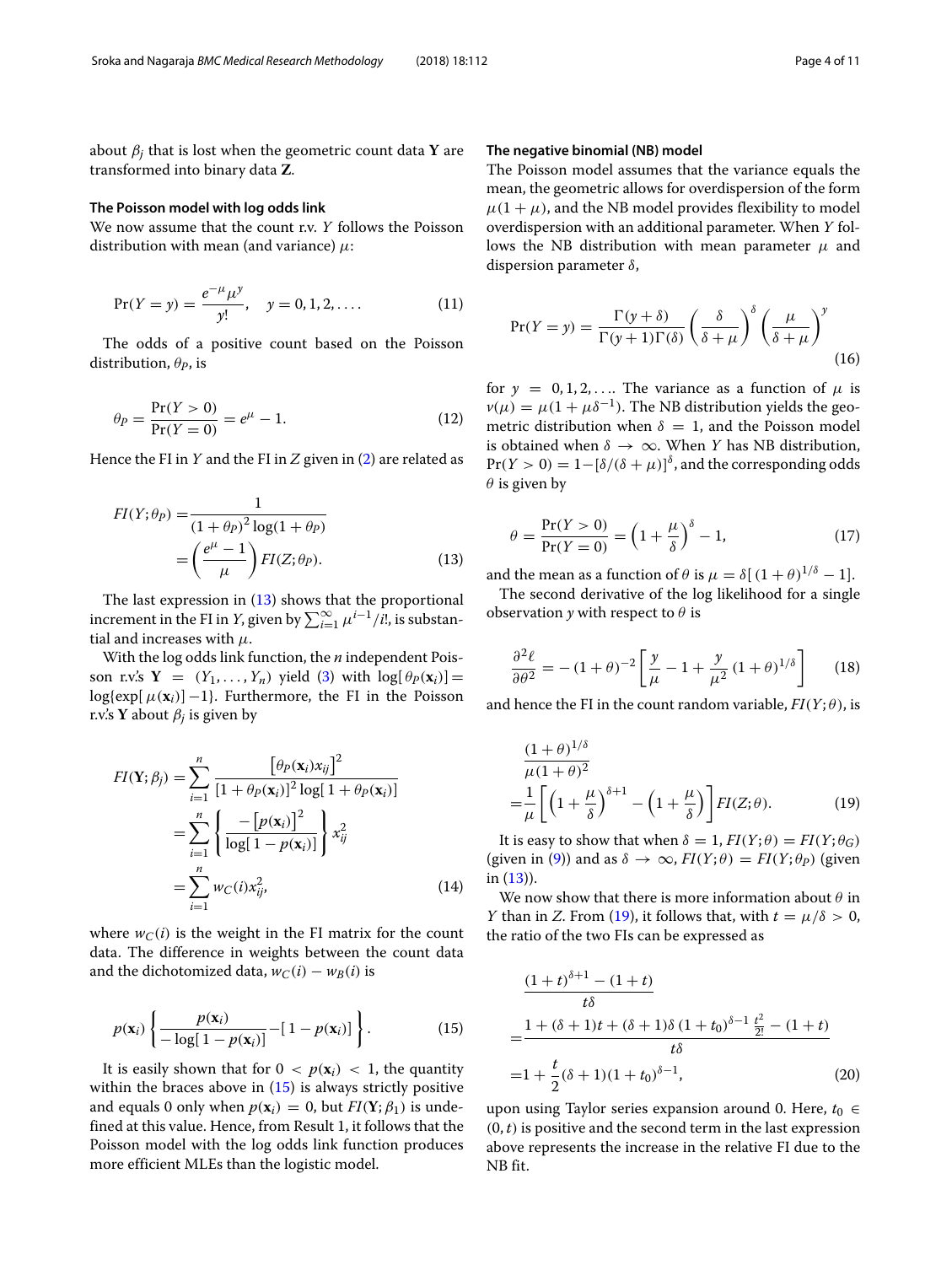$$
\log\left[\left(1+\frac{\mu_i}{\delta}\right)^{\delta}-1\right]=\mathbf{x}'_i\beta,\quad i=1,2,\ldots,n.\qquad(21)
$$

The FI in the NB r.v.'s **Y** about  $\beta_i$  is given by

$$
FI(\mathbf{Y}; \beta_j) = \sum_{i=1}^{n} \frac{(1+\theta)^{1/\delta}}{\mu(1+\theta)^2} \theta^2 x_{ij}^2.
$$
 (22)

Now, the difference in weights between the count data and the dichotomized data,  $w_C(i) - w_B(i)$ , is

$$
\frac{\theta(\mathbf{x}_i)}{\left[1+\theta(\mathbf{x}_i)\right]^2} \left\{\frac{\theta(\mathbf{x}_i)\left[1+\theta(\mathbf{x}_i)\right]^{1/\delta}}{\mu} - 1\right\},\tag{23}
$$

which is strictly positive since we have shown above that the quantity inside the braces is always positive. Hence from Result 1, we conclude that the MLEs of  $\beta$  using the NB regression of the count data are more efficient than the MLEs using logistic regression of the dichotomized data.

The NB regression with log odds link does not fit conveniently into the GLM framework that uses iteratively weighted least squares for estimation. The model results in the following mean function

$$
\mu_i = \delta \left[ \left( 1 + e^{\mathbf{x}'_i \beta} \right)^{1/\delta} - 1 \right],\tag{24}
$$

which is a function of both  $\beta$  and the dispersion parameter δ, and the coefficient of variation is not constant. However, our proposed NB model can be fit by maximizing the following log likelihood with respect to  $\beta$  and  $\delta$ :

$$
\ell = \sum_{i=1}^{n} \left\{ \log \Gamma(y_i + \delta) - \log \Gamma(y_i + 1) - \log \Gamma(\delta) + y_i \log \left\{ \left[ 1 + \exp(\mathbf{x}_i/\beta) \right]^{1/\delta} - 1 \right\} - \left( 1 + \frac{y_i}{\delta} \right) \log \left[ 1 + \exp(\mathbf{x}_i/\beta) \right] \right\}.
$$
 (25)

It is done by solving the first order conditions

$$
\frac{\partial \ell}{\partial \beta_j} = \sum_{i=1}^n \left\{ x_{ij} \left[ \frac{y_i}{\delta \left[ 1 + \exp(\mathbf{x}_i/\beta) \right]^{1/\delta} - \delta} - 1 \right] \times \left[ \frac{\exp(\mathbf{x}_i/\beta)}{1 + \exp(\mathbf{x}_i/\beta)} \right] \right\} = 0,
$$
\n(26)

for 
$$
j = 1, 2, ..., k
$$
, and  
\n
$$
\frac{\partial \ell}{\partial \delta} = \sum_{i=1}^{n} \left\{ \Psi(y_i + \delta) - \Psi(\delta) - \frac{y_i \log[1 + \exp(\mathbf{x}_i/\beta)]}{\delta^2 [1 + \exp(\mathbf{x}_i/\beta)]^{1/\delta} - \delta^2} \right\} = 0,
$$
\n(27)

where  $\Psi(a)$  is the first derivative of  $\Gamma(a)$ . In the simulation studies and analyses that follow, we use the method of Nelder and Mead [\[16\]](#page-10-10) to find MLEs of  $\beta$  and  $\delta$  as implemented in the R optim function. The algorithm returns the Hessian at the maximum, which we use to estimate the standard errors of the model parameters. Starting values for the algorithm can be obtained from the coefficient estimates from the corresponding logistic regression and setting  $\delta^{(0)} = 1$ .

# **Simulation studies**

For each distribution (geometric, Poisson, and negative binomial), we conducted a simulation study to quantify the additional precision that can be gained by using a count regression model with log odds link instead of a logistic regression model with the dichotomized data. Count data were simulated from each distribution according to the following model:

<span id="page-4-0"></span>
$$
\log(\theta_i) = -0.1 + 0.6x_{1i} - 0.55x_{2i} + 0.4x_{3i} + 0.25x_{4i} \tag{28}
$$

for  $i = 1, 2, \ldots, n$ . For the NB model,  $\delta = 0.8$ . Each covariate  $x_{1i}, \ldots, x_{4i}$  in the model was a binary categorical variable. For each sample size used in the study, we simulated a  $(n \times 5)$  design matrix consisting of a column of ones and a  $(n \times 4)$  matrix of random draws from a Bernoulli( $p = 0.5$ ) distribution. Each simulation was repeated 5000 times for sample sizes *n* = 50, 75, 100, 250, 500, and 1000. For each covariate, the OR and 95% confidence limits were calculated from the count and logistic regression models using standard methods. We compared the two approaches based on the percent bias in the estimate (measured as the percentage difference between the average of the 5000 estimates and the true OR value), the average mean squared error (MSE) for the log OR, the relative widths of the confidence intervals (measured as the average ratio of the width of the 95% confidence interval from the count regression to the width of the interval from the logistic regression), and actual coverage of the interval (measured as the percent of simulations where the confidence interval contained the true OR value obtained from the model in  $(28)$ ).

In addition, we conducted a simulation study in which the data were generated using a NB distribution with dispersion parameters  $\delta = 0.5, 1, 5,$  and 10, but the model was fit using Poisson regression with log odds. The objective of this simulation was to show how our approach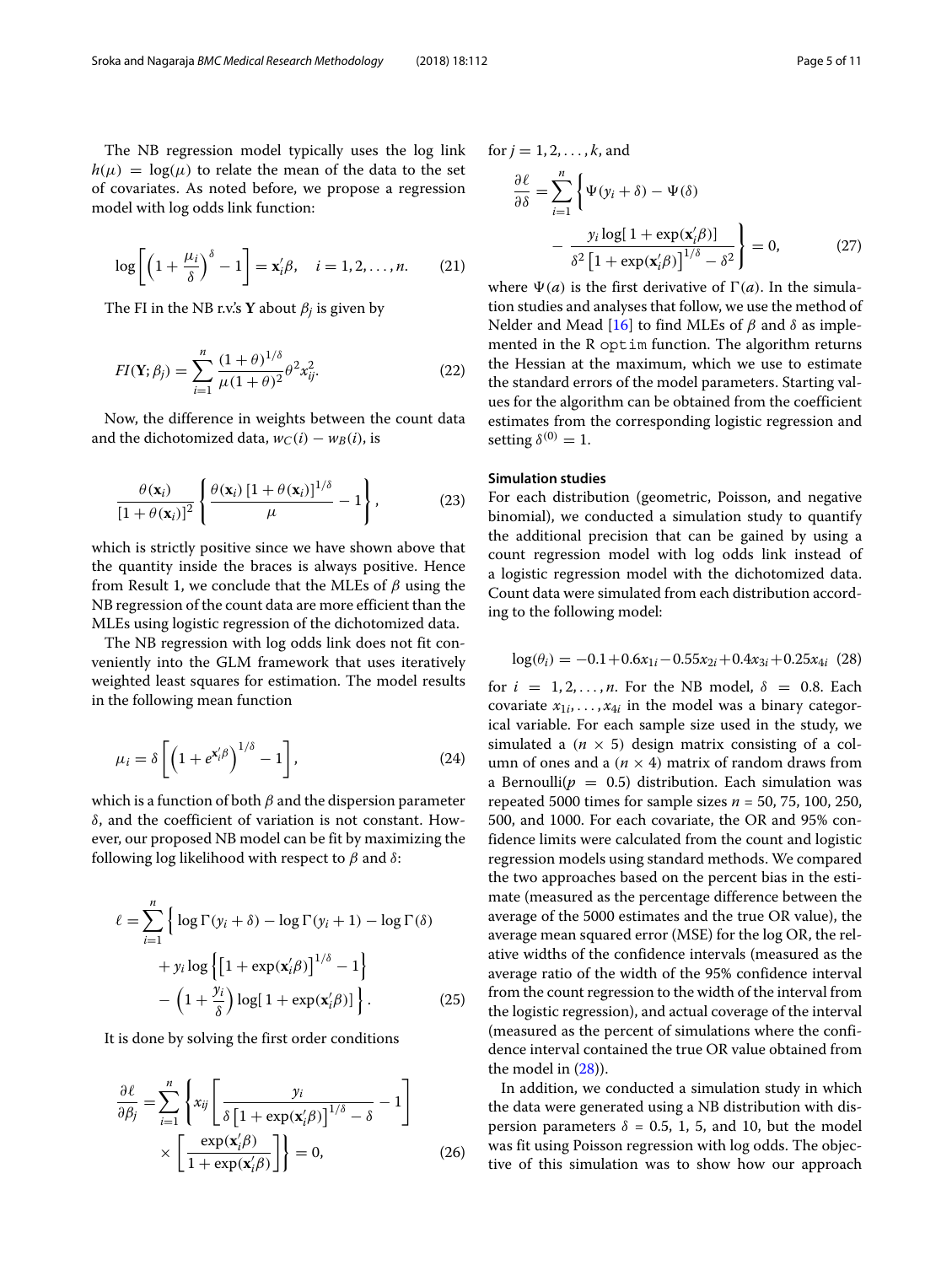would compare to logistic regression when the count distribution is misspecified.

#### **Analysis of real-world datasets**

In addition to simulated data, we analyzed real-world datasets to assess the performance of the log odds regression model of the count data. We selected datasets for which a geometric, Poisson, or NB regression model (using log link) had already been determined to provide the best fit. We fit a regression model using the log odds link to each dataset and compared the estimates and standard errors to a logistic regression of the dichotomized data. We briefly describe each dataset below.

#### *German socio-economic panel*

Hilbe ([\[17\]](#page-10-11), p. 295-297) used the geometric count model to describe the number of physician visits by  $n = 2227$ working women in the German Socio-Economic Panel before and after reforms to the German health system in 1997. Reforms included increases in co-payments and limits on provider reimbursement. The survey gathered data on the number of patient visits in 1996 and 1998. The data set is introduced on page 269 of Hilbe [\[17\]](#page-10-11). Hilbe initially fit a NB regression model, and upon identifying that the dispersion parameter  $\delta$  was nearly one, he used the geometric model. He also compared the goodness-of-fit of the canonical link function  $log(1$ *p*) to the log mean (or, equivalently, the log odds) link function and concluded that the latter provided a better fit (p. 297).

#### *Australian health survey*

Cameron and Trivedi ([\[15\]](#page-10-9), p.77-80) fit a Poisson model to the number of doctor visits in the past two weeks reported by 5190 single adult respondents to the 1977- 1978 Australian Health Survey. They used the canonical link function (that is, log mean) to model the data. In fitting a model using the log odds link function, we removed two covariates (age<sup>2</sup> and presence of a chronic condition that does not limit activity) that were statistically significant in the log mean model but were not statistically significant in either the log odds model or the logistic regression model of the dichotomized data.

## *General social survey*

Agresti ( $[18]$ , p. 554-555) fit a NB model to count data from the 1990 General Social Survey. The survey asked 1308 participants how many people he/she knew personally that were victims of homicide in the past 12 months. Responses ranged from zero to six. The estimated model included an intercept and a single categorical covariate for race:

$$
\log(\hat{\mu}_t) = -2.3832 + 1.7331x_t, \tag{29}
$$

where  $\hat{\mu}_t$  is the estimated mean for a respondent of race category  $t$  and  $x_t$  is an indicator for that respondent's race  $(1 = African-American, 0 = white)$ . From the fitted model, Agresti estimated the ratio of means as  $exp(1.7331) = 5.7$ . We fit the NB model with log odds link to estimate the OR of knowing at least one homicide victim for African-American versus white respondents. For the dichotomized data we applied the well-known asymptotic standard error for the OR calculated from a  $2 \times 2$  contingency table ( $[18]$ , p. 70), since our covariate of interest is binary.

# **Results**

## **Simulation studies**

Detailed results from the simulation studies are shown in Additional file [1](#page-9-5) to this article.

The percent bias is smaller for the geometric model than the logistic regression of the dichotomized data, and the percent bias decreases as the sample size increases (Additional file [1:](#page-9-5) Table S.1). In terms of the total error (bias and variance), the MSE of the log OR for the geometric model was 29–44% of the MSE for the logistic regression model (Additional file [1:](#page-9-5) Table S.2). The relative MSE was lower (geometric model more accurate) for smaller sample sizes than for larger sample sizes. As proven in our analytic results, the geometric model consistently produced narrower confidence intervals than the logistic regression of the dichotomized data. Confidence intervals calculated directly from the count data were 56– 65% as wide as the intervals from the dichotomized data. The actual coverage of the intervals from the geometric model were slightly below the nominal level of 95% for smaller sample sizes, but never less than  $92.7\%$  ( $n = 50$ ). For sample sizes of 250 or greater, actual coverage was very close to the nominal level.

Additional file [1:](#page-9-5) Table S.5, shows the percent bias in the Poisson and logistic regression estimators for each of the four covariates. For both methods, the percent bias decreases as the sample size increases, and the Poisson model produces less biased estimates. The MSE of the log OR for the Poisson approach was 52–66% of the MSE for the logistic regression approach, with lower relative MSEs for smaller sample sizes and higher relative MSEs for larger samples sizes (see Additional file [1:](#page-9-5) Table S.6). Additional file [1:](#page-9-5) Table S.7 provides the average ratio of the width of the Poisson confidence interval to the width of the logistic regression confidence interval over the 5000 simulations. In all cases, the Poisson model produced narrower intervals with relative widths in the range of 75–79%. Our assessment of the actual coverage of the nominal 95% confidence intervals for the OR showed that the coverage rates were comparable for all sample sizes and were between 94.1-95.7% (Additional file [1:](#page-9-5) Table S.8).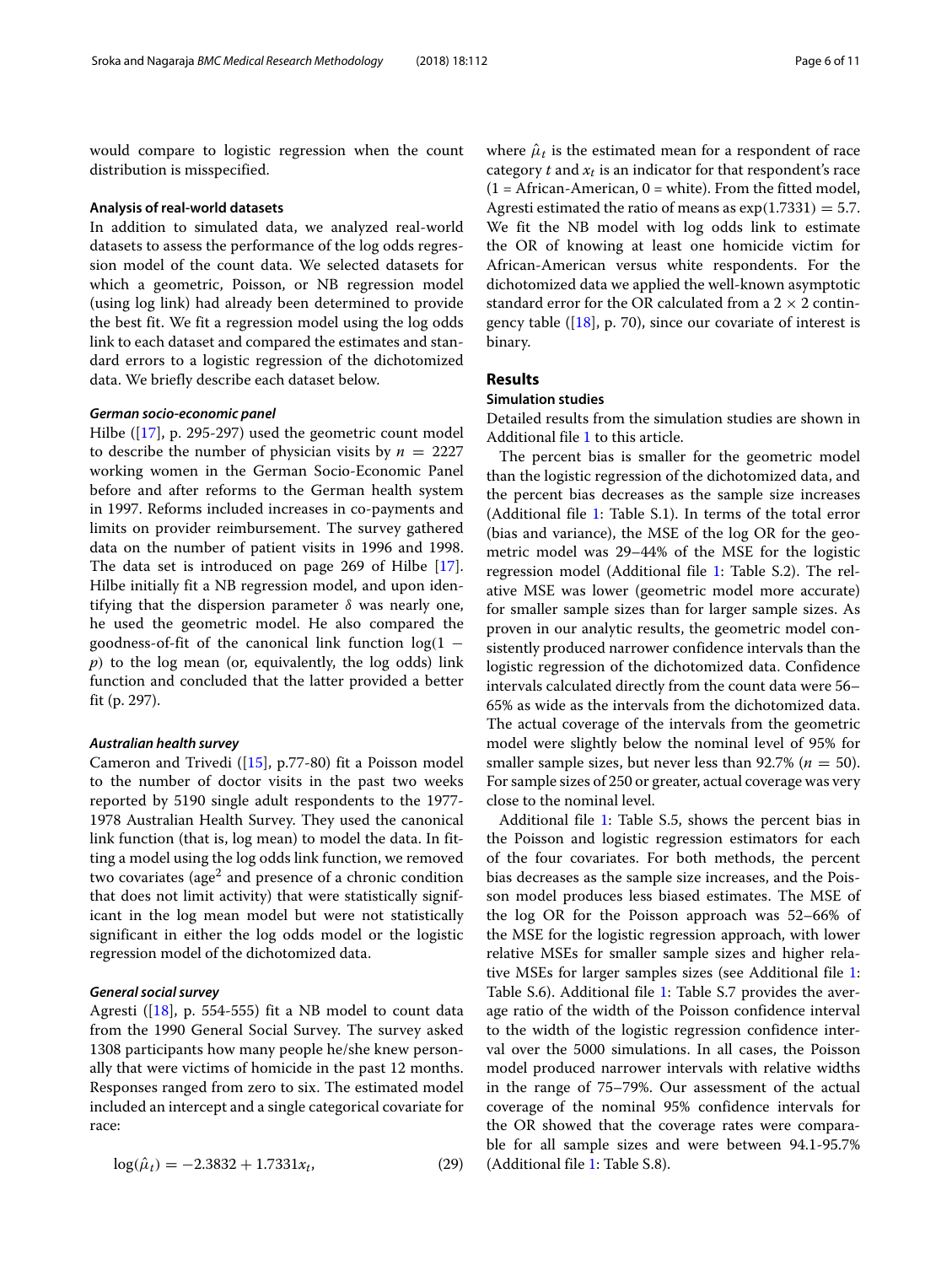Additional file [1:](#page-9-5) Table S.9, indicates that the NB model with log odds link produces slightly more biased estimates than the logistic regression model of the dichotomized data. The difference is larger for smaller sample sizes, but diminishes as the sample size increases. In all cases when  $n > 75$ , the percent bias does not differ between the two models by more than 1.1 percentage points. Although the NB model produced slightly more biased estimates in many of the simulation scenarios considered, this bias is offset by the lower variance of the NB estimates. Additional file [1:](#page-9-5) Table S.10 shows the relative MSE of the log OR estimates. For all sample sizes and all parameters, the estimates from the NB model have a MSE that is at most half of the MSE of estimates from the logistic regression model. As an extreme example, for the  $x_2$ covariate with sample size  $n = 50$ , the relative MSE is as low as 37%. Additional file [1:](#page-9-5) Table S.11, shows the relative width of those intervals averaged over the 5000 simulations. The intervals estimated from the NB model were, on average, shorter by 31–39% of the intervals estimated from the logistic regression model. Both methods produce confidence intervals with coverage that is very close to the nominal 95% level (Additional file [1:](#page-9-5) Table S.12).

We fit the Poisson regression model with log odds link and the logistic regression model to data that were generated with a NB distribution using dispersion parameter values of  $\delta = 0.5, 1, 5$  and 10. The percent bias is shown in Additional file [1:](#page-9-5) Table S.13. In these simulations, the count model with log odds link produced severely biased estimates for the model parameters when there was substantial overdispersion in the data ( $\delta$  below 5). In some cases, the bias is so severe that the estimates have a sign that is opposite from the true parameter. In contrast, the logistic regression approach produced estimates with very low bias regardless of how much dispersion there was in the count data. As  $\delta$  increases to 10, the data become more Poisson-like and the bias is comparable to that from the logistic regression model for small sample sizes.

# **Analysis of real-world datasets** *Geometric*

Table [1](#page-7-0) shows the OR estimates and confidence intervals estimated from both models along with the relative width of the confidence intervals, defined as the width of the interval estimated from the geometric model as a percentage of the width of the interval estimated from the logistic model. The table shows that the width of the interval from the geometric model is between 36% and 64% of the width of the interval from the logistic regression model. It also shows that there can be substantial differences in the inferences. For example, the geometric model indicates that women in the oldest age category (50–60 years) had a significantly higher odds

of at least one physician visit (OR = 1.21;  $p = 0.009$ ) compared to younger women (age 20–39 years). This rather intuitive result was not found in the logistic regression model (OR = 0.99;  $p = 0.942$ ) because of the lower point estimate and larger standard error produced by that model.

Although the interpretation of the parameters is the same under both geometric and logistic regression, each model is a different method of estimation for those parameters. Both approaches produce asymptotically unbiased estimators as they are based on the method of maximum likelihood, but each may be biased for small sample sizes. We compared their small sample bias over a range of sample sizes using the coefficient estimates from the fitted geometric model, given in Table 1 as the true parameter values. We simulated 1000 samples of different sizes ranging from 50 to 500 and applied each method to to obtain the MLEs of the ORs. We then calculated the percent bias, defined as the difference between the average of the 1000 estimates and the true value as a percent of the true value. The results are shown in Additional file [1:](#page-9-5) Figure S.1. The geometric model almost always has smaller bias that is close to zero, even when there are fewer than 100 observations. The conclusion is that the geometric model produces substantially more accurate and precise estimators than the logistic model when the counts arise from a geometric distribution.

# *Poisson*

Table [2](#page-7-1) shows the parameter estimates and 95% confidence intervals for the Australian Health Survey data. It also reports the ratio of the widths of the intervals from the Poisson model and the logistic regression model. For all of the covariates, the Poisson model produces narrower intervals with relative widths that ranged from 68%–90%. The statistical inference differs across the two models in two cases (regarding health insurance coverage status). In both of these cases, the difference arises because the logistic regression produces substantially higher point estimates than the Poisson regression with log odds link (1.30 versus 1.17 for private insurance, 1.53 versus 1.20 for free government insurance due to old age, disability, or veteran status), resulting in statistical significance with the former and nonsignificance with the latter model. For the free government insurance coefficient, the Poisson model has the largest reduction in variance over the logistic regression model (average relative width of 68%), but the large difference in point estimates offsets these gains to produce different statistical inferences.

#### *Negative binomial*

We applied the NB model with log odds link to estimate the OR of knowing at least one homicide victim for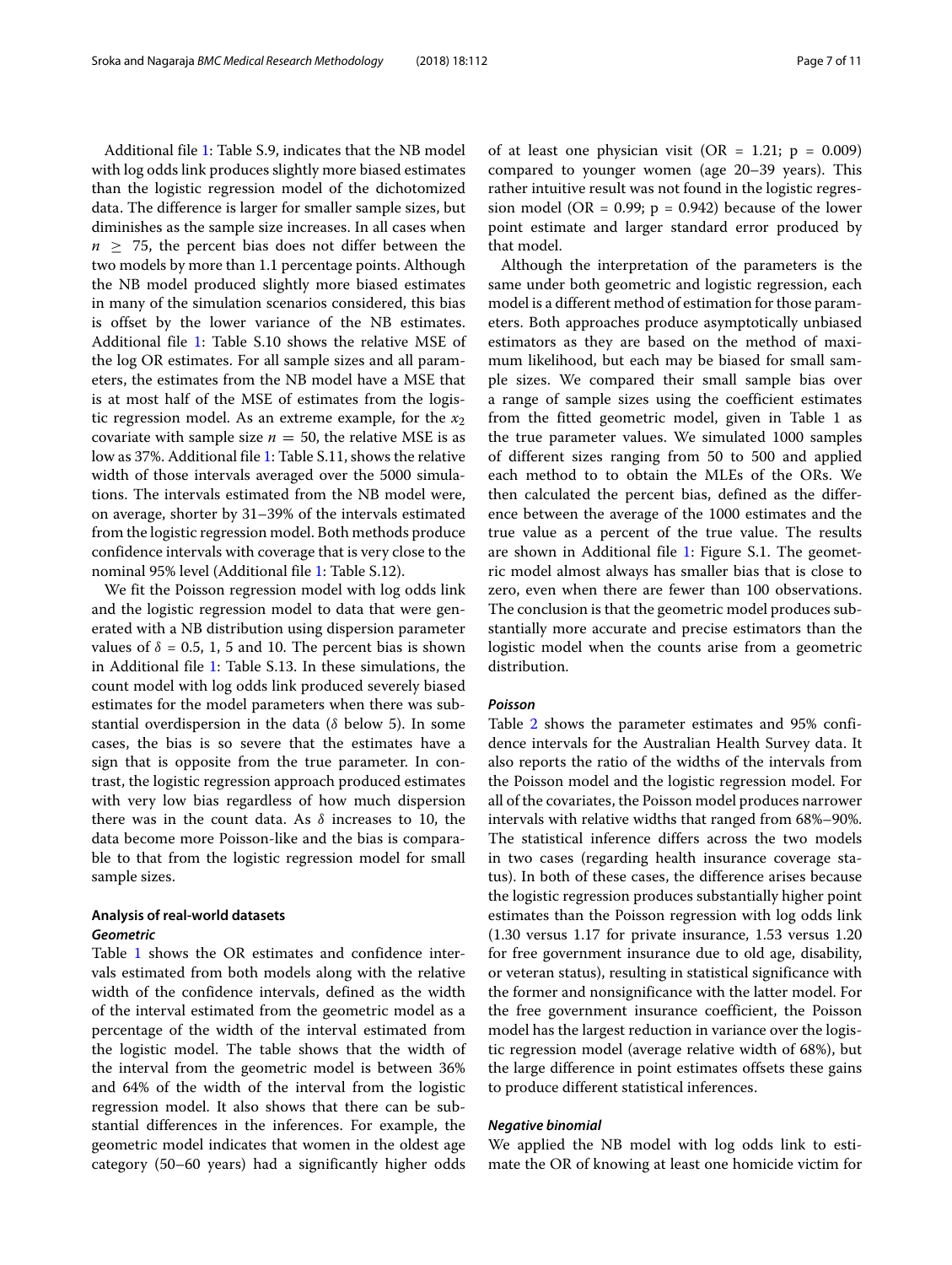|                                           | Geometric |              |          |              | Relative width <sup>e</sup> |
|-------------------------------------------|-----------|--------------|----------|--------------|-----------------------------|
| Covariate                                 | Estimate  | Interval     | Estimate | Interval     |                             |
| Post-reform <sup>a</sup>                  | 0.87      | (0.79, 0.96) | 0.82     | (0.68, 0.99) | 57%                         |
| Bad health <sup>b</sup>                   | 3.13      | (2.71, 3.63) | 3.28     | (2.24, 4.82) | 36%                         |
| Education (10.5 - 12 years) <sup>c</sup>  | 1.09      | (0.95, 1.24) | 1.19     | (0.94, 1.51) | 50%                         |
| Education (HS graduate $+$ ) <sup>c</sup> | 0.97      | (0.84, 1.11) | 1.32     | (1.03, 1.70) | 40%                         |
| Age (40 - 49 years) <sup>d</sup>          | 1.05      | (0.93, 1.19) | 0.92     | (0.73, 1.16) | 62%                         |
| Age $(50 - 60 \text{ years})^d$           | 1.21      | (1.05, 1.39) | 0.99     | (0.76, 1.29) | 64%                         |
| Log household income                      | 1.13      | (0.99, 1.30) | 1.26     | (0.98, 1.62) | 48%                         |

<span id="page-7-0"></span>**Table 1** OR estimates and 95% confidence intervals from geometric and logistic regression models of physician visits for the German Socio-Economic Panel data

Reference category: <sup>a</sup> Pre-reform; <sup>b</sup> Good health; <sup>c</sup> 7 - 10 years of education; <sup>d</sup> Age 20–39 years <sup>e</sup> Geometric compared to logistic model

African-American versus white respondents. The fitted model yielded the following MLEs:

$$
\log \left[\hat{\theta}(t)\right] = -2.5387 + 1.3154x_t
$$
  

$$
\hat{\delta} = 0.2023
$$
  

$$
\hat{OR}_{NB} = \exp(1.3154) = 3.726.
$$
 (30)

An approximate 95% confidence interval for log(*OR*) is (0.9635, 1.6674), which when exponentiated yields an interval of (2.62, 5.30) for the OR. Thus we conclude that African-American respondents had a higher odds of knowing at least one homicide victim compared to white respondents. Note that there is non-zero covariance between the estimator of the regression coefficients and the estimator of the dispersion parameter, unlike the NB model with log mean link ([\[15\]](#page-10-9), p.82).

From the dichotomized data, we obtain  $\hat{OR}_B = 4.553$ and  $SE\left[\log\left(\hat{OR}_B\right)\right]=0.217$ , that leads us to an approximate 95% confidence interval (2.98, 6.96) for the OR. In this situation, our conclusion remains the same even though the NB model produced a lower estimate than the dichotomized data model (3.7 versus 4.6) and an interval that was only 83% as wide.

#### **Discussion**

Figure [1](#page-8-0) shows the relative Fisher information  $FI(Y; \theta)$ *FI*( $Z$ ; $\theta$ ) as a function of  $p = Pr(Y > 0)$  for the count models considered in this study. The information lost from dichotomization is modest for small *p*, but grows exponentially as  $p \rightarrow 1$ . The rate at which information is lost from dichotomization is directly related to the amount of overdispersion in the data. Under the Poisson model, which assumes no overdispersion, the rate of increase in  $FI(Y; \theta)/FI(Z; \theta)$  becomes large near  $p = 0.8$ . Conversely, under the NB model with  $\delta =$ 0.2,  $FI(Y; \theta)/FI(Z; \theta)$  begins to increase significantly near  $p = 0.3$ . Dichotomization of count data loses all information regarding overdispersion in the data, information that is critical for accurate estimation of OR.

Analyzing data with a count regression model can lead to different statistical inferences compared to a logistic

<span id="page-7-1"></span>**Table 2** OR estimates and 95% confidence intervals from Poisson and logistic regression models of physician visits for the Australian Health Survey data

|                                                              | Poisson  |              | Logistic |              | Relative width <sup>d</sup> |
|--------------------------------------------------------------|----------|--------------|----------|--------------|-----------------------------|
| Covariate                                                    | Estimate | Interval     | Estimate | Interval     |                             |
| Female                                                       | 1.28     | (1.11, 1.47) | 1.30     | (1.11, 1.53) | 85.85%                      |
| Age <sup>a</sup>                                             | 1.67     | (1.10, 2.52) | 1.71     | (1.06, 2.74) | 84.71%                      |
| Incomeb                                                      | 0.82     | (0.66, 1.01) | 0.95     | (0.75, 1.20) | 76.49%                      |
| Private insurance <sup>c</sup>                               | 1.17     | (0.98, 1.39) | 1.30     | (1.07, 1.59) | 78.51%                      |
| Free government insurance (low income) $c$                   | 0.55     | (0.36, 0.85) | 0.50     | (0.30, 0.84) | 89.64%                      |
| Free government insurance (old age, disability, veteran) $c$ | 1.20     | (0.95, 1.53) | 1.53     | (1.16, 2.01) | 68.28%                      |
| Number of illnesses in past two weeks                        | 1.30     | (1.24, 1.36) | 1.32     | (1.25, 1.39) | 85.36%                      |
| Number of days of reduced activity in past two weeks         | 1.24     | (1.21, 1.26) | 1.17     | (1.14, 1.20) | 78.17%                      |
| General health questionnaire score                           | 1.05     | (1.02, 1.08) | 1.06     | (1.03, 1.10) | 83.68%                      |
| Has chronic condition that limits activity                   | 1.17     | (0.98, 1.41) | 1.19     | (0.96, 1.48) | 84.20%                      |

<sup>a</sup> Age in years divided by 100<sup>b</sup> Annual income in tens of thousands of dollars <sup>c</sup> Reference category: government Medibank insurance <sup>d</sup> Poisson compared to logistic model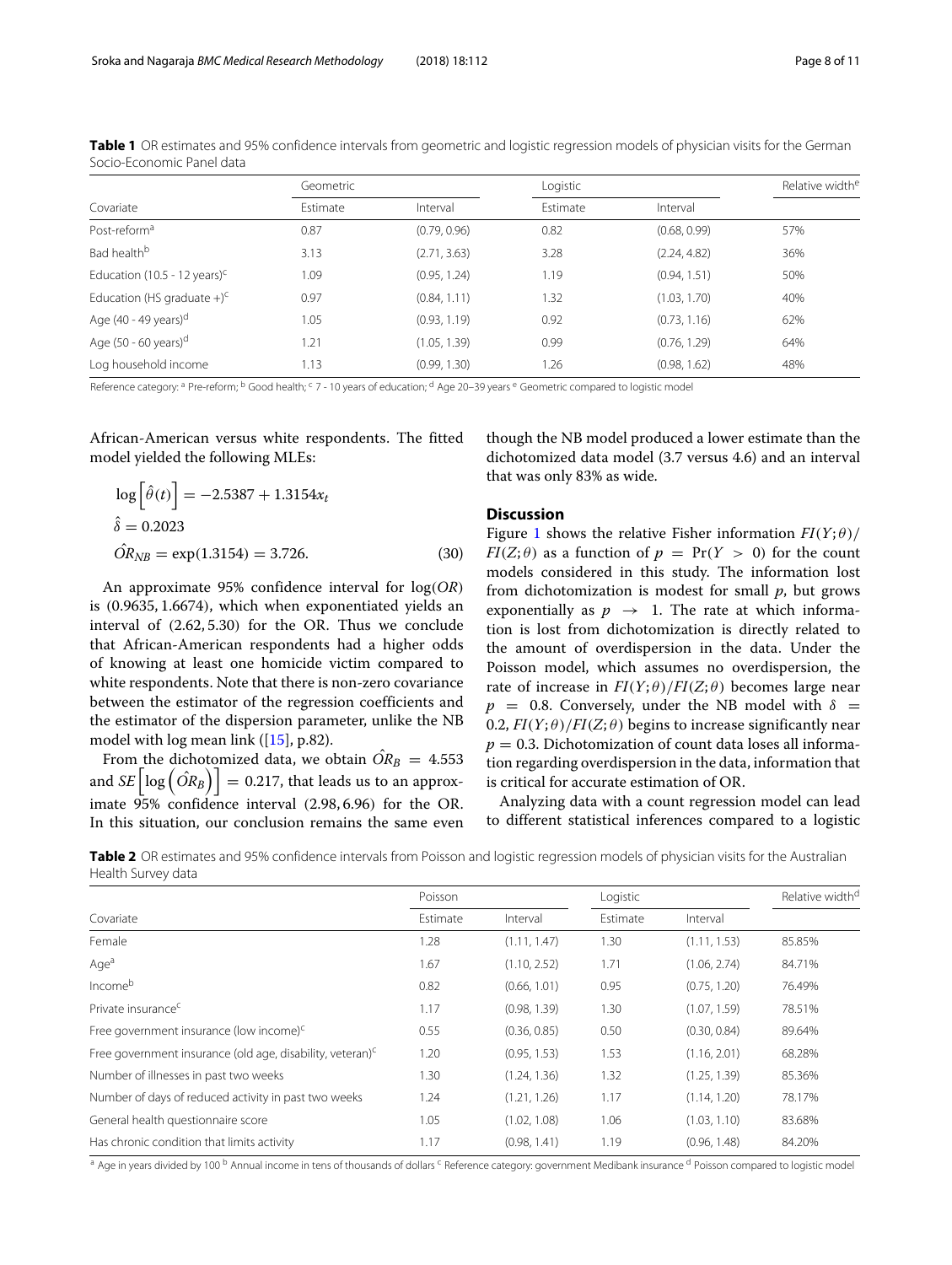<span id="page-8-0"></span>regression analysis of the dichotomized counts, as we showed through two examples with data sets from the literature. In our examples, statistical significance differed between the two approaches not so much because of differences in standard errors, but because the logistic regression model tended to provide larger point estimates for some model parameters. Our simulations suggest that logistic regression using dichotomized data tends to produce a larger positive bias than count regression models for the geometric and Poisson distributions. Thus, logistic regression may identify more statistically significant parameter estimates, but these conclusions may be inaccurate due to bias in the estimation procedure.

Traditionally, the Poisson and NB regression models have employed the log link function for the mean  $(\mu)$ , while we have used the log link function for the odds. The  $log(\mu)$  link function is usually appropriate when the objective of the analysis is to compare means between two groups. As noted in the ["Background"](#page-0-0) section, some researchers prefer instead to compare the odds of a positive count between two groups. For these types of analyses, we recommend the use of the log odds link function, and it facilitates a direct comparison with the logistic regression model where the regression coefficients carry the same interpretation in terms of OR. Luckily for the geometric model, both link functions match. One could consider the traditional modeling approach for the Poisson and NB models using the log link function for  $\mu$ . However, in that case, the log odds cannot be expressed as a linear function of the regression coefficients involved and a direct comparison with the logistic regression model will not be possible. When analyzing count data, therefore, the analyst must first decide which parameters to compare (means or odds), then choose the link function accordingly.

The incompatibility of the  $log(\mu)$  and log odds (for 0) counts) link functions has been discussed by Heilbron [\[19\]](#page-10-13) for the Poisson and NB models. In order to make the link functions compatible, he has suggested the transformation  $P(\mu) = Pr(Y > 0)$ , with the corresponding log mean link function expressed as  $h(P) = \log(\mu) = \log [P^{-1}(\mu)].$ For example, for the Poisson parent,  $P(\mu) = 1 - \exp(-\mu)$ and

$$
h(P) = \log\{-\log[1 - \Pr(Y > 0|\mathbf{x})]\} = \mathbf{x}'\beta \tag{31}
$$

would make the two link functions compatible (as shown in his Table [2\)](#page-7-1). As noted before, for the geometric model, incompatibility does not arise, and to ensure compatibility for the NB model, one needs to assume that  $log(\mu(\mathbf{x}))$  is of the form  $\mathbf{x}'\boldsymbol{\beta}$ , with the constraint that  $\mu = \delta[(1+\theta)^{1/\delta}-1]$ (see [\(17\)](#page-3-3)). Thus, in Heilbron's approach,  $log(\theta)$  cannot be linear in the components of **x**. In contrast, the link function we choose for  $\mu$  is defined through the properties of  $log(\theta)$ ; for example, for the Poisson model, we assume  $log\{exp[ \mu(\mathbf{x}) - 1] \} = \mathbf{x}'\beta.$ 

The above incompatibility can be handled in a zeroaltered, two-part hurdle model where relevant parameters are assumed to have a simple relationship. This approach was initially considered by Heilbron [\[19\]](#page-10-13), and more recently by Preisser et al. [\[10\]](#page-10-4). Their models introduce a new parameter for the probability of a zero count (and hence for the odds for a positive count) and link it to the mean of the distribution modeling the positive counts. Heilbron [\[19\]](#page-10-13) and Preisser et al. [\[10\]](#page-10-4) discuss the implications of the compatibility assumption that is needed for the inference presented. In any case, it does not work for the commonly used Poisson and NB models that do not contain excess zero counts.

Whatever model one settles on, a correctly fit count model is expected to produce better inference for the OR than the one produced by the logistic regression model because the dichotomized data do not produce a sufficient statistic for the count data. As with any model fitting, it is important that the analyst choose the correct distribution to match the data. Our simulation demonstrated that the use of the Poisson model can produce heavily biased estimates of the OR when there is overdispersion in the data. A logistic regression of the dichotomized counts is robust to this kind of model misspecification. The goodnessof-fit of various count models, as well as link functions, can be assessed through model diagnostics [\[12\]](#page-10-6). With the availability of efficient algorithms for computing the MLEs in quite general contexts, computational issues are not a major concern in this pursuit.

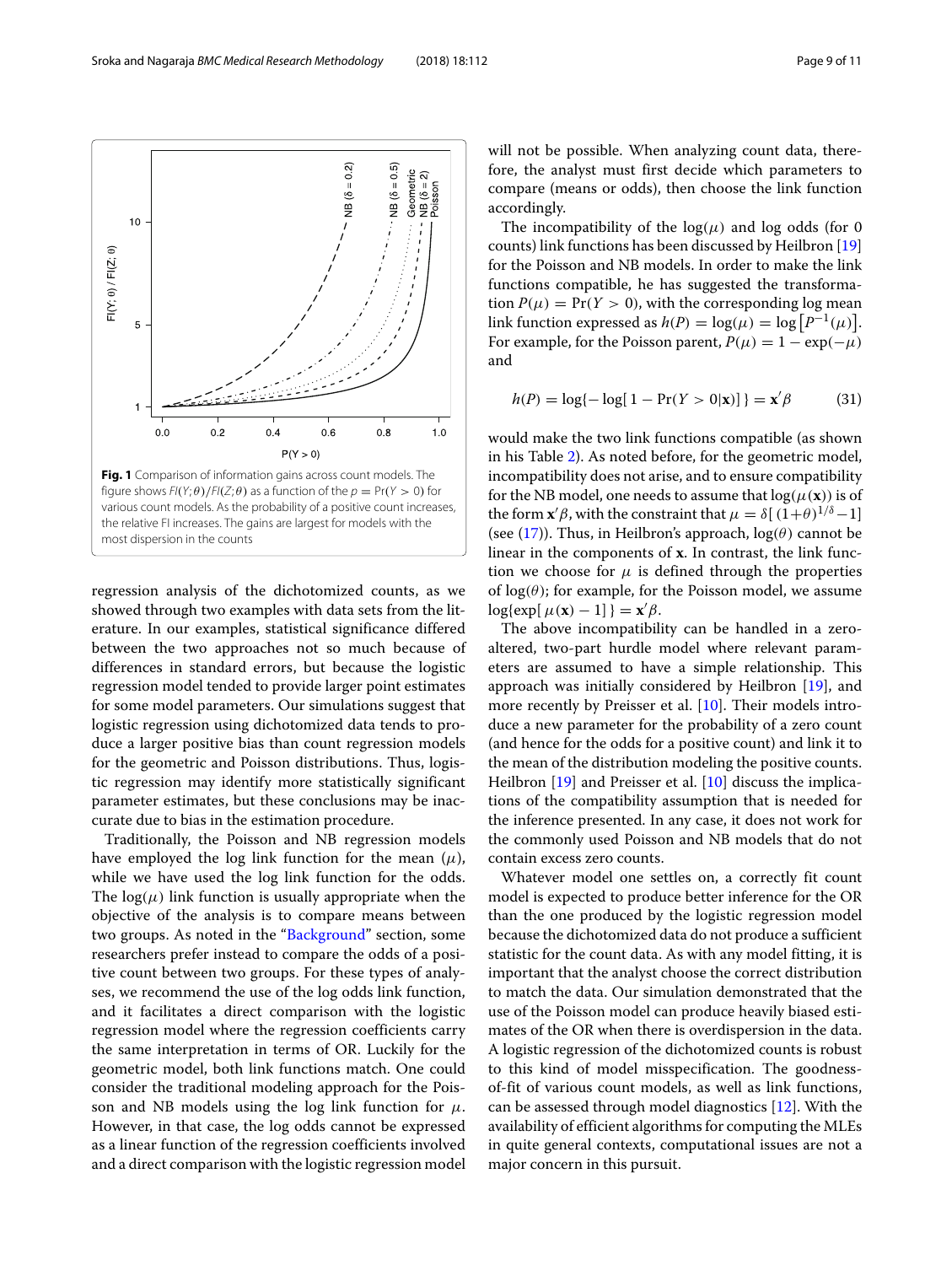In this paper we have addressed implications of our model assumptions on inference through point and interval estimates using the maximum likelihood estimators. Whatever model one uses, it is known that the MLEs are functions of sufficient statistics, consistent and are asymptotically normal efficient estimators (under some standard regularity conditions). The test statistics, such as the one in the commonly used Wald's test, contain the standardized MLE with standard error of the MLE in the denominator. A reduction in the standard error (or equivalently, increase in the Fisher information) results in increased power that can be approximated by tails of the standard normal distribution. Our results imply increased power when Wald's test is used. Bias will affect both power and type I error, and we have not studied the implications in detail. Instead, we have chosen to focus on confidence interval lengths and coverage probabilities that illustrate these effects quite efficiently. The confidence intervals are also free of the situation-specific research hypotheses.

The OR is often of interest to biomedical researchers. For rare events, the OR, given by  $[p_1/(1-p_1)]/[p_2/(1-p_1)]$  $[p_2]$ , closely approximates the relative risk (RR),  $p_1/p_2$ . If one is specifically interested in  $p$  that is not small,  $log(p)$  can be used as the link function. Zou  $[20]$  has provided a model for estimating RR for binary data using this link function and has used Poisson regression with robust standard errors to fit the model. Our approach can be easily modified for that link function to model RR directly from a count data to obtain more precise inference on RR than what is achievable with the dichotomized data.

#### **Conclusions**

The OR is a commonly used measure of uncertainty in a binary decision (e.g., zero or non-zero). When data are obtained from a count process, there is information in the counts that is lost when the data are dichotomized. We proposed a method for estimating the OR that does not require dichotomizing the count data. We demonstrated analytically the gain in information using this approach and the resulting increase in precision when making inferences on the OR. For a given *p*, the probability of a positive count, the information gain increases as the count data become more dispersed from zero and one. The analytic methods we propose can be implemented easily by biomedical researchers. For geometric and Poisson models, any software fitting GLMs can be used provided it allows the user to modify the link function. For NB models, an optimization routine can be used to maximize the likelihood. In our examples, the optimization always converged because the logistic regression of the dichtomized data provides initial values that are very close to the solutions for the count data.

# **Additional file**

<span id="page-9-5"></span>**[Additional File 1:](https://doi.org/10.1186/s12874-018-0568-9)** Additional File 1 is a PDF file with detailed results from the simulation studies. (PDF 86 kb)

#### **Abbreviations**

ARE: Asymptotic relative efficiency; FI: Fisher information; GLM: Generalized linear model; MLE: Maximum likelihood estimate; MSE: Mean squared error; NB: Negative binomial; OR: Odds ratio; RR: Relative risk; r.v.: Random variable; VA: Veterans Administration

#### **Funding**

HNN was supported in part by the National Cancer Institute, National Institutes of Health, and the Food and Drug Administration (grant number P50CA180908), awarded to Center of Excellence for Regulatory Tobacco Science at The Ohio State University.

#### **Availability of data and materials**

The dataset from the German Socio-Economic Panel is available as part of the COUNT package in R [\(https://cran.r-project.org/package=COUNT\)](https://cran.r-project.org/package=COUNT). The Australian Health Survey dataset is available from the website for the text by Cameron and Trivedi [\[15\]](#page-10-9) [\(http://faculty.econ.ucdavis.edu/faculty/cameron/](http://faculty.econ.ucdavis.edu/faculty/cameron/racd2/) [racd2/\)](http://faculty.econ.ucdavis.edu/faculty/cameron/racd2/). The General Social Survey data is printed in Table 14.6 on p. 554 in the text by Agresti [\[18\]](#page-10-12). Code to generate the datasets used in the simulation studies are available from the corresponding author on reasonable request.

#### **Authors' contributions**

CJS and HNN contributed equally to the methods development in this paper. Simulations and data analysis were conducted by CJS. Both authors read and approved the final manuscript.

# **Ethics approval and consent to participate**

Not applicable.

Not applicable.

**Consent for publication**

**Competing interests** Not applicable.

# **Publisher's Note**

Springer Nature remains neutral with regard to jurisdictional claims in published maps and institutional affiliations.

#### **Author details**

<sup>1</sup> Department of Economics, Applied Statistics, and International Business, New Mexico State University, MSC 3CQ, PO Box 30001, Las Cruces, NM, 88003-8001 USA. 2Division of Biostatistics, The Ohio State University, 1841 Neil Avenue, Columbus, OH, 43210-1240 USA.

#### Received: 28 December 2017 Accepted: 3 October 2018 Published online: 20 October 2018

#### **References**

- <span id="page-9-0"></span>1. Vanderlee L, Manske S, Murnaghan D, Hanning R, Hammond D. Sugar-Sweetened Beverage Consumption Among a Subset of Canadian Youth. J Sch Health. 2014;84:168–76.
- <span id="page-9-1"></span>2. Huisingh C, McGwin Jr G, Orman KA, Owsley C. Frequent Falling and Motor Vehicle Collision Involvement of Older Drivers. J Am Geriatr Soc. 2014;62:123–9.
- <span id="page-9-2"></span>3. Marshall TA, Eichenberger-Gilmore JM, Broffitt BA, Warren JJ, Levy SM. Dental caries and childhood obesity: roles of diet and socioeconomic status. Community Dent Oral Epidemiol. 2007;35:449–58.
- <span id="page-9-3"></span>4. van Strien AM, Koek HL, van Marum RJ, Emmelot-Vonk MH. Psychotropic medications, including short acting benzodiazepines, strongly increase the frequency of falls in elderly. Maturitas. 2013;74:357–62.
- <span id="page-9-4"></span>5. Duggal M, Goulet JL, Womack J, Gordon K, Mattocks K, Haskell SG, et al. Comparison of outpatient health care utilization among returning women and men Veterans from Afghanistan and Iraq. BMC Health Serv Res. 2010;June:10.